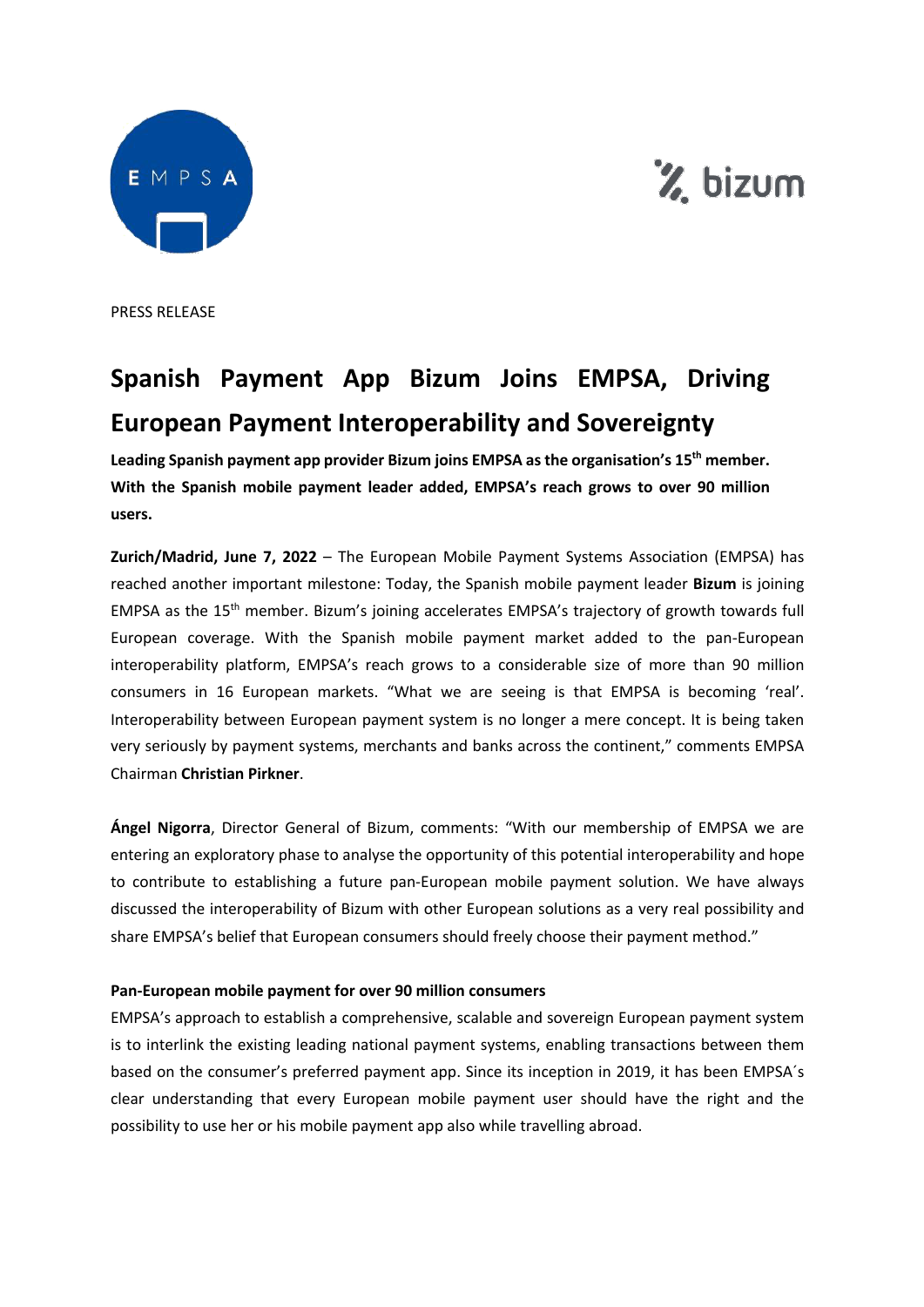Bizum has more than 20 million users in Spain, making the payment system's joining a major milestone for EMPSA. Gaining access to the Spanish mobile payment market, EMPSA's members now boast a vast accumulative user base of over 90 million consumers. This milestone comes only a short few months after the association's first cross-border transaction between Swiss mobile payment system Twint and its Austrian-German counterpart, Bluecode, which took place in January. "We're currently in a so far very successful 'Friends-and-Family phase. We have shown that interoperability is possible – live in production. We're very close to achieving full interoperability between the Twint and Bluecode systems, accessible for all users", says **Pirkner**.

As a next step, Italian payment system provider **Bancomat** aims at joining the Twint-Bluecode network, forming the EMPSA Alpine Cluster. "With the Alpine Cluster growing and Bizum joining us, EMPSA is further gaining momentum in building a Europe-wide payment system that is truly sovereign and European", comments **Pirkner**.

#### **Building a Europe-wide sovereign payment system based on national champions**

Following a bottoms-up approach, EMPSA aims to connect European payment systems and make them interoperable in order to establish a comprehensive European mobile payment network. EMPSA was founded in 2019 by seven European mobile payment providers, with the goal to enable every European to use their domestic payment app anywhere in Europe. After Today, EMPSA consists of 15 mobile payment providers in 16 different markets, comprising more than 90 million consumers, more than one million merchants, and several hundred European banks.

EMPSA's approach to establishing a scalable Europe-wide payment system is based on connecting existing national mobile payment leaders. This bottoms-up approach allows for creating European payment sovereignty without having to build new infrastructure from the ground up. Even more importantly, national mobile payment champions can continue to focus on their customers' needs and create local use-cases for them while becoming interoperable across Europe. "The interoperability of European payment systems will strengthen Europe as an economic power, because a sovereign and independent European payment system can react to pressure from overseas more resiliently and more agile. Not just European banks will benefit from this innovation, but especially merchants and consumers," concludes **Pirkner**.